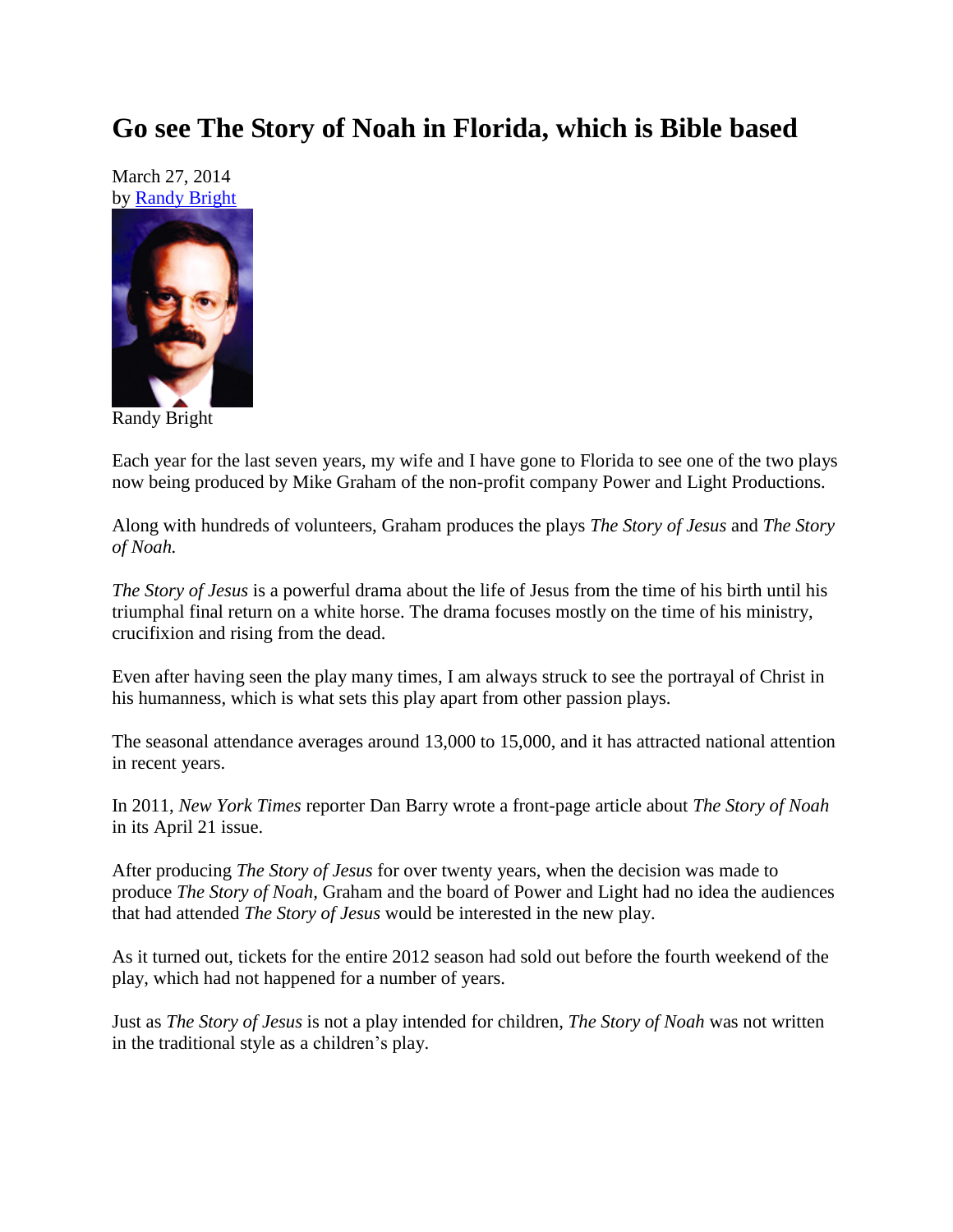Though many of the elements of a typical Noah play were present, including many animals, the essence of the play centers upon Matt. 24:37 when Jesus said, "As it was in the days of Noah, so shall it be in the days of the Son of Man.

Graham described the play as an answer to the question, "why was mankind so evil that God decided to destroy the earth?" Most of the play was about the period of time between God's revelation to Noah that He was going to do so and the great flood.

Of course, the Scriptures don"t tell us specifically what happened during that time, but as Graham explained on their website, "The Bible says of that day, "every imagination of the thoughts of mankind"s heart was only on evil continually," and that the intent of the play is "to capture the terrible challenges that Noah might have faced as he struggled to build the ark and preach to a very wicked world for 100 difficult years.""

*The Story of Noah* portrays a family that takes Noah at his word that he had heard from God that they were to build the ark, despite their own skepticisms. It also described what it must have been like to have lived under the duress of the Nephilim, an evil people with a governor that declared himself to be God.

The play ends with a transition to modern times and end times, since Noah"s life was a foreshadow of things to come.

Both plays are facing a challenging future. There is a strong need for permanent facilities so that there can be more performances and more plays can be done throughout the year.

The facilities that are being used now are rented every year, requiring a strenuous and expensive setup and teardown of the set.

There are few restroom facilities, seating is on very uncomfortable bleachers, and there are steel columns every twenty feet in front of the audience.

Despite the drawbacks of the facilities, people come back to see the plays year after year for one simple reason – the quality of the performance is fantastic.

In fact, one person who conducts business with Disneyworld and Sea World was astonished at the quality of the play, even going so far as saying that it was even better than most Broadway plays he had seen.

*The Story of Noah's* second season comes at the same time that Russell Crowe portrays Noah in Hollywood"s movie version of the story.

Although I have not seen the movie, reports are that the director of the movie saw Noah as the "first environmentalist."